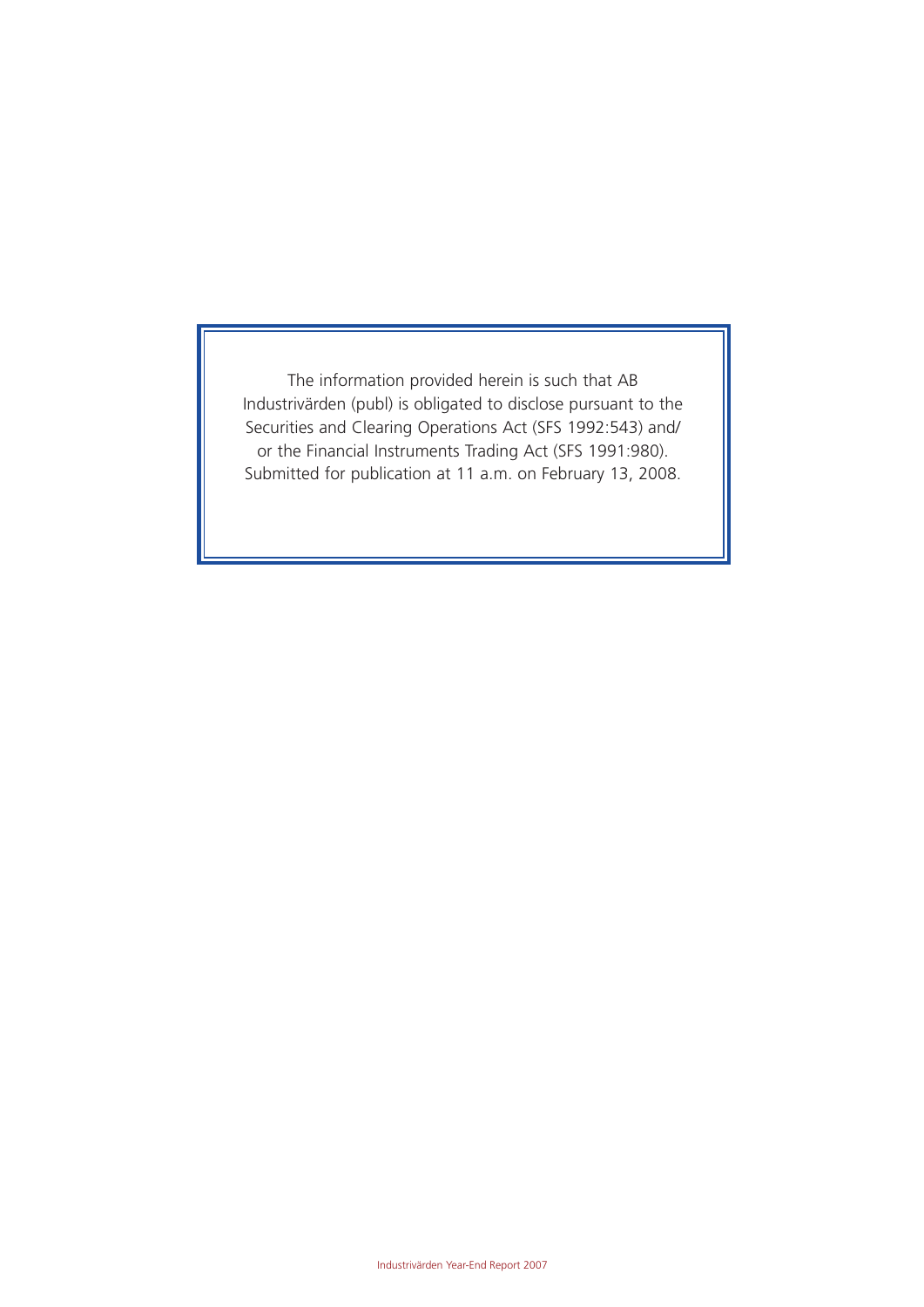

# **Year-End Report** 2007

- **Net asset value on December 31, 2007, was SEK 54,837 M (58,511), or SEK 142 per share (151), a decrease of SEK 3,674 M. Including reinvested dividends, net asset value decreased by 3%, which was in parity with the return index.** Thus far in 2008, net asset value has decreased by SEK 6,924 M, and was SEK 47,913 M (SEK 124 per share) on February 12, 2008.
- **Consolidated net income for 2007 totaled SEK -1,942 M (SEK -5.03 per share), compared with SEK 11,621 M for 2006 (SEK 30.09 per share).**
- **The total return in 2007 was -14% for the Class A shares, mainly due to a higher discount to net asset value.**
- **During the year, share purchases totaled SEK 8,834 M, of which SEK 4,216 M was in Volvo A. Shares worth a total of SEK 2,275 M were purchased in SSAB's rights issue. Shares were sold for SEK 2,124 M.**
- **Short-term trading generated a profit of SEK 142 M (173) during the year, which amply covered management costs.**
- The Board proposes a dividend of SEK 5.00 per share (4.50), an increase of 11%.

| <b>Annual Average Total Return</b> |                  |                            |  |  |  |  |  |
|------------------------------------|------------------|----------------------------|--|--|--|--|--|
| Industrivärden<br>Class A          | Index<br>(SIXRX) | Excess return<br>%-pts/yr. |  |  |  |  |  |
|                                    |                  |                            |  |  |  |  |  |
| $-14%$                             | $-3%$            | $-11$                      |  |  |  |  |  |
| 22%                                | 77%              | $+-0$                      |  |  |  |  |  |
| 12%                                | 10%              | $+2$                       |  |  |  |  |  |
| 19%                                | 16%              | $+3$                       |  |  |  |  |  |
|                                    |                  |                            |  |  |  |  |  |

#### **Composition of Net Asset Value**

|                    | SEK billion |         |         |         |  |  |
|--------------------|-------------|---------|---------|---------|--|--|
|                    | 2008        | 2007    | 2006    | 2005    |  |  |
|                    | Feb. 12     | Dec. 31 | Dec. 31 | Dec. 31 |  |  |
|                    |             |         |         |         |  |  |
| Equities portfolio | 59.0        | 658     | 63.3    | 52.3    |  |  |
| Net debt           | $-11.1$     | $-110$  | $-4.8$  | $-4.0$  |  |  |
| Net asset value    | 479         | 548     | 58.5    | 483     |  |  |



#### **Equities Portfolio, February 12, 2008**



AB Industrivärden (publ) | Reg. no. 556043-4200 | Box 5403 | SE-114 84 Stockholm | Phone +46-8-666 64 00 | info@industrivarden.se

www.industrivarden.net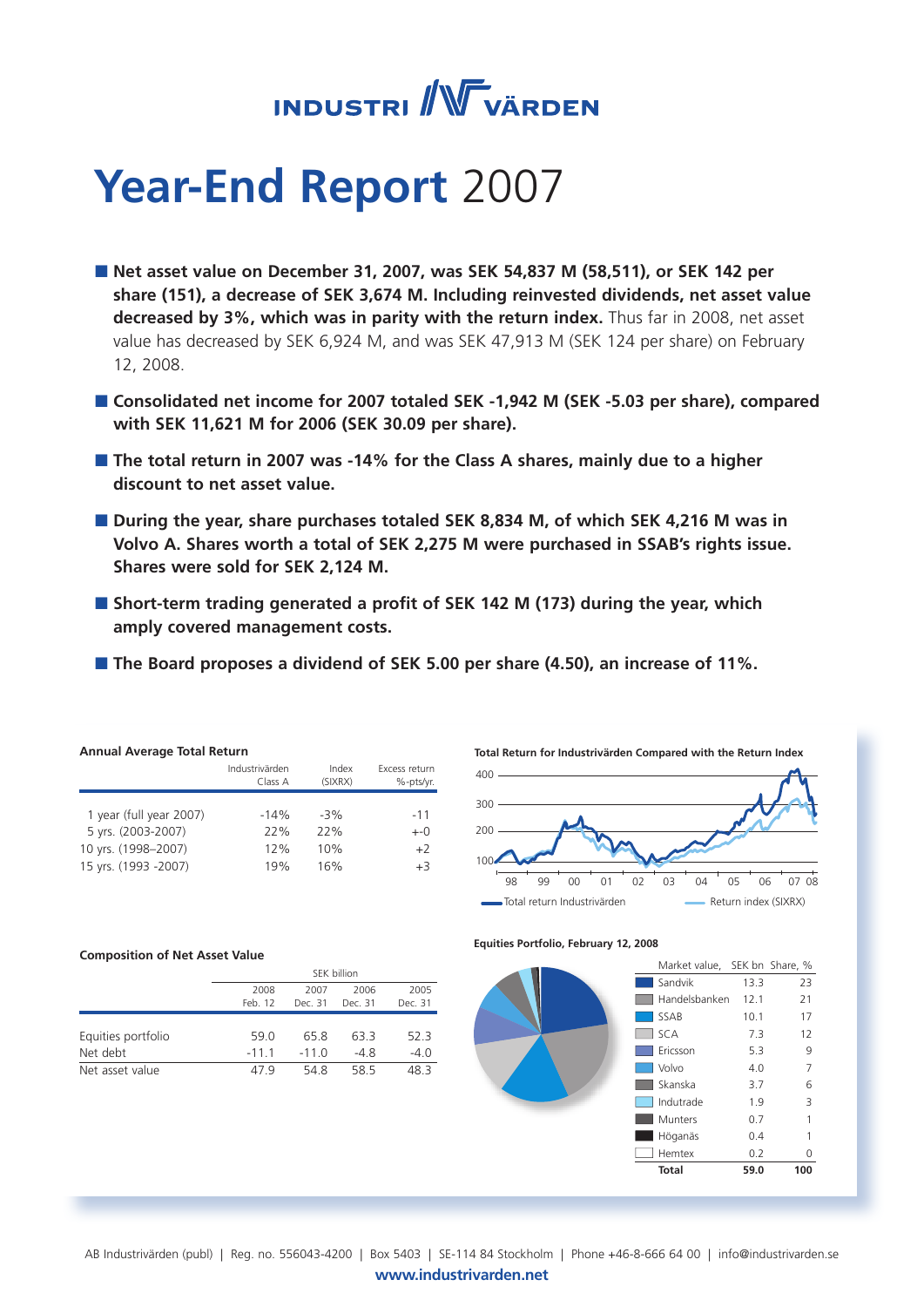## **CEO'S MESSAGE**

2007 and the start of 2008 have been characterized by a volatile stock market trend and anxiety in the financial markets. 2007 began with a continued rise in the stock market as a result of a strong global growth scenario, but ended with negative returns due to a deflated credit and liquidity bubble in the international financial market. This gave rise to pervasive concerns that the subsequent credit tightening would lead to a recession in the U.S., with a negative impact on the entire world economy.

Our net asset value and stock performed well up until July, after which they dropped sharply. Net asset value including reinvested dividends ended the year down 3%, which was on a par with the return index. However, our stock performed below the index due to a doubling in the discount to net asset value, from 10% to 20%. The total return was -14% for the Class A shares and -15% for the Class C shares, compared with -3% for the return index. Over the long term, however, Industrivärden's stock has been a good investment and has generated substantial excess returns compared with the return index.

Industrivärden's business mission is to generate favorable returns for its shareholders by serving as an active owner and thereby contribute to growth in value in a concentrated portfolio of well positioned companies. Examples of this can be seen in a number of activities that were carried out in 2007 by our portfolio companies.

SSAB acquired the North American steel manufacturer IPSCO. The acquisition enhances SSAB's ambition to continue developing its strategy to be a dominant global player in quenched and high strength steels.

Handelsbanken sharpened its focus on growth of its core business through the sale of SPP. The deal further strengthens the bank's already favorable capital base.

SCA continued its work on developing its business, entailing the sale of its U.S. packaging business and the acquisition of Procter & Gamble's European tissue operation.

Ericsson made a couple of significant acquisitions in 2007 to strengthen its strategic base in its infrastructure business as well as in the new Multimedia business unit. Ericsson performed well as a company, especially compared with its competitors. However, last year was a disappointment for us as a shareholder, since the company's stock dropped by more than 40%. Our view is that, with its leading position, Ericsson is well equipped to meet future demand for communication solutions for speech, data, music and images.

In 2007 we bought stocks for SEK 8.8 billion and sold for SEK 2.1 billion – thus net purchases of SEK 6.7 billion. Among other measures, we invested SEK 2.3 billion in SSAB's rights issue and increased our holding in Volvo by SEK 4.2 billion. Major sales were of Tandberg Television, Sandvik redemption shares and Isaberg Rapid.

As a result of share purchases made during the year, our interestbearing net debt increased by SEK 6.4 billion to SEK 11.0 billion, bringing our debt-equity ratio to 16.6% at year-end. Most of our debt portfolio is long-term, and the interest rates on our new loans are fixed for an average of five years. The additional interest expense is less than the dividends generated by our new purchases of stock in SSAB and Volvo.

Our short-term trading in 2007 generated a profit of SEK 142 M (173), which is satisfactory considering the high volatility in the market during the second half of the year. This covered our management costs by a good margin.

For 2007 the Board has proposed raising the dividend by 11% (29%) to SEK 5.00 per share (4.50). This proposal entails that we once again will have achieved our goal of paying a dividend that exceeds the average for the Stockholm Stock Exchange at the same time that we achieve a balance in our operating cash flow.

Through active ownership in internationally active quality companies, most of which are leaders in their respective industries, I believe that we have good prospects to create value and continue delivering competitive returns to our shareholders.

Anders Nyrén

## **NET ASSET VALUE**

Net asset value was SEK 54.8 billion on December 31, 2007, a decrease of SEK 3.7 billion for the year.

The value of the equities portfolio on December 31, 2007, was SEK 65,844 M (63,325 at the start of the year). During the year, stocks were purchased for SEK 8,834 M and sold for SEK 2,124 M.

Net debt increased by SEK 6,193 M to SEK 11,007 M, mainly due to net purchases of stocks totaling SEK 6,710 M.

Net asset value per share decreased during the year by SEK 9, to SEK 142 per share, which corresponds to a decrease of 3% after factoring in reinvested dividends.

Average annual growth in net asset value during the last ten-year period was 7%. Including reinvested dividends, the average annual increase would have been 14%, compared with 10% for the return index.

Total growth in net asset value including reinvested dividends during the last ten-year period was 284%, compared with 157% for the return index.

As per February 12, 2008, net asset value was SEK 47.9 billion, a decrease of SEK 6.9 billion for the year to date. A specification of the development in net asset value can be found in the table on page 6.

#### **Net Asset Value per Share**



Net asset value consists of the difference between the market value of the equities portfolio and net debt.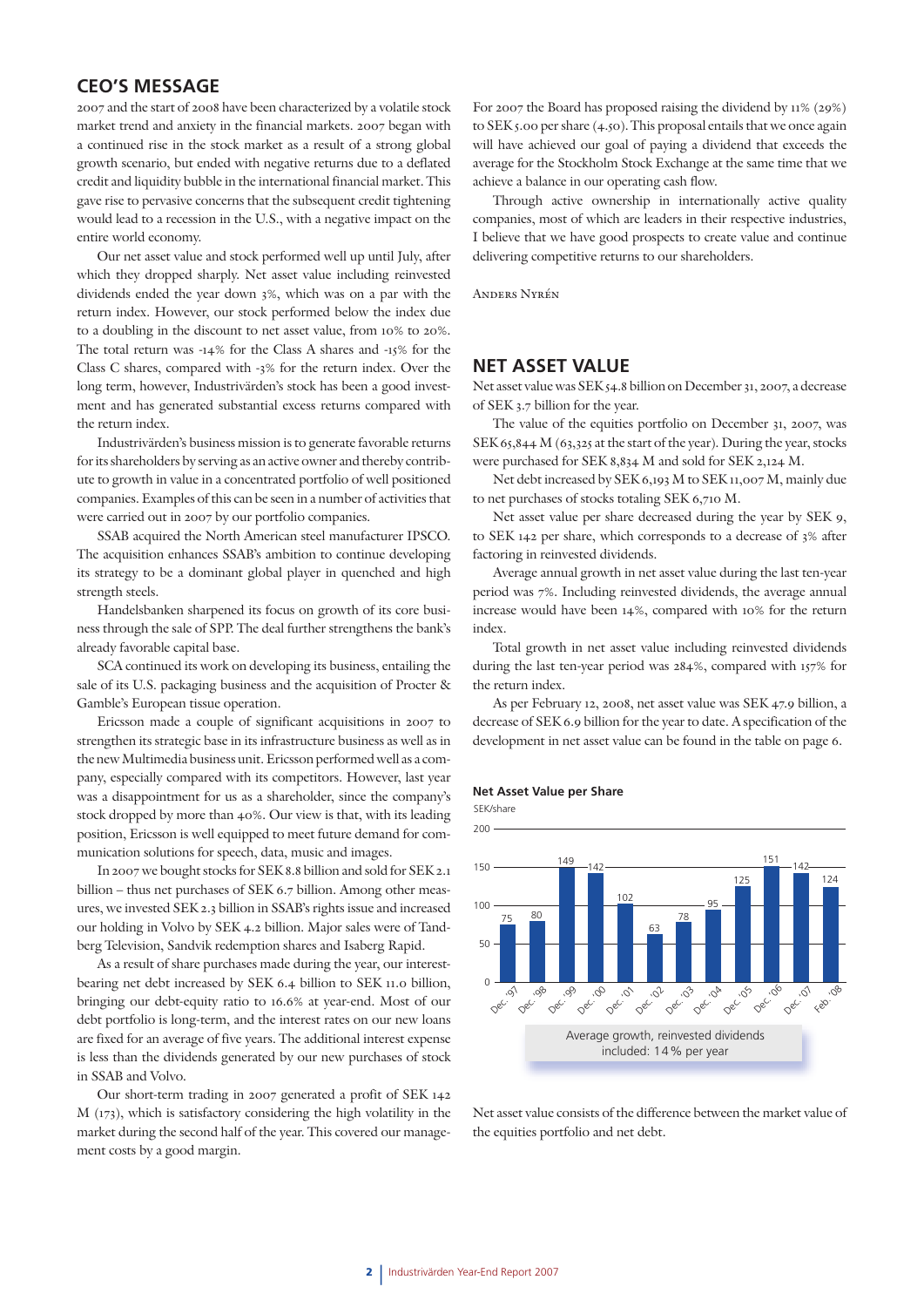#### **Equities Portfolio**

The market value of Industrivärden's equities portfolio on December 31, 2007, was SEK 65,844 M, compared with SEK 63,325 M at the start of the year. The market value on February 12, 2008, was SEK 58,993 M. A detailed breakdown of the portfolio at various points in time is provided in the tables on page 6.

#### **Total Return for Portfolio Companies**

|               |                   | Average                      |                             |  |  |
|---------------|-------------------|------------------------------|-----------------------------|--|--|
|               | Total return, %   |                              | annual total return, %      |  |  |
|               | Full year<br>2007 | Five years,<br>$2003 - 2007$ | Ten years,<br>$1998 - 2007$ |  |  |
|               |                   |                              |                             |  |  |
| SSAB          | 21                | 47                           | 22                          |  |  |
| Volvo         | 20                | 40                           | 15                          |  |  |
| Sandvik       | 17                | 29                           | 14                          |  |  |
| Handelsbanken | 4                 | 16                           | 12                          |  |  |
| <b>SCA</b>    | 0                 | 7                            | 11                          |  |  |
| Skanska       | -5                | 25                           | 11                          |  |  |
| Indutrade     | $-7$              |                              |                             |  |  |
| Munters       | $-21$             | 7                            | 16                          |  |  |
| Höganäs       | $-21$             | $-1$                         | 1                           |  |  |
| Ericsson      | $-43$             | 15                           | -5                          |  |  |
| Total         | $-2$              |                              |                             |  |  |
| Index (SIXRX) | -3                | 22                           | 10                          |  |  |

Of the shareholdings listed above, Munters and Höganäs have been held for less than five years. Indutrade was listed on the stock exchange in October 2005. The total return for Sandvik, Volvo and Munters in 2007 includes payment received for redemption shares.

**Sandvik** Income after financial items increased 17% in 2007. The earnings improvement was credited to higher sales volumes, an improved product mix, a positive price trend and efficiency improvement measures. Sales as well as operating income increased in all business areas, most notably in the Mining and Construction business area. Order intake remained strong and accelerated further during the fourth quarter. Businesses were acquired in 2007 for approximately SEK 6.2 billion, with a total effect of SEK 2.8 billion on invoiced sales during the year. The board has proposed raising the dividend by 23% to SEK 4.00 per share.

**Handelsbanken** In December 2007 SPP was sold to the Norwegian company Storebrand for SEK 18 billion, which strengthened Handelsbanken's already solid finances and gave it more room to maneuver. Operating income increased 10% for the first nine months of the year. Net interest income improved, mainly due to larger business volumes. Net fee and commission income also increased. The branch activities outside Sweden showed significant improvements in operating income. Twenty new branches were opened, mainly outside Sweden. Handelsbanken's year-end report will be published on February 27.

**SSAB** The North American steel company IPSCO, which was acquired for approximately SEK 50 billion, has been integrated according to plan and is creating conditions for continued strong development of SSAB's niche products. Income after financial items for 2007 increased 35%, excluding nonrecurring items related to the acquisition. Sales grew 53% for the year, of which IPSCO accounted for 43 percentage points. Deliveries of the Swedish steel operation's core niche products – quenched steels and advanced high strength sheet – increased by 14% and together accounted for 45% of deliveries. The board has proposed raising the dividend by 11% to SEK 5.00 per share.

**SCA** Income after financial items for the full year 2007 improved by slightly more than 20%, mainly due to volume growth, higher prices and an improved product mix. Earnings were particularly strong for the Packaging operations, but the Forest Products and Tissue operations also made a positive contribution. The newly acquired tissue operation from Procter & Gamble has strengthened SCA's leading position in Europe and contributed to the earnings growth. SCA's efficiency-improvement program has unfolded well and had full impact in 2007. The board has proposed a dividend of SEK 4.40 per share, corresponding to an increase of 10%.

**Ericsson** Ericsson gained significant market shares in 2007 and increased the proportion of sales derived from expansion of mobile networks in emerging markets. At the same time, demand has fallen for network expansions and upgrades in mature markets. New projects have initially lower margins than upgrades, generating lower operating income. Structural measures to strengthen Ericsson's long-term competitiveness are expected to yield savings of SEK 4 billion starting in 2009. Half-owned Sony Ericsson showed continued profitable growth. The board has proposed an unchanged dividend of SEK 0.50 per share.

**Volvo** Important acquisitions made during the year by the Trucks (Nissan Diesel) and Construction Equipment (Ingersoll Rand and the Chinese company Lingong) business units have given Volvo a strong presence in Asia. Sales growth was strong in Europe and Asia, while sales were down in North America. Volvo Group's income after financial items improved. The operating margin narrowed slightly, partly due to integration costs for the acquired companies. Volvo's key Trucks and Construction Equipment business units reported improved operating income. The board has proposed an increase in the dividend by 10% to SEK 5.50 per share.

**Skanska** Income after financial items improved, mainly for the core Construction business stream, which beat its operating margin target. Net sales increased and the order backlog was strong. The value-creating Commercial Development and Infrastructure Development units showed a surplus value of SEK 8.4 billion (5.7). Johan Karlström will take office as CEO at the AGM in April. The board has proposed raising the ordinary dividend by 11% to SEK 5.25 per share, plus payment of an extra dividend of SEK 3.00 (3.50) per share.

**Indutrade** Indutrade carried out 13 company acquisitions in 2007, in the course of which the U.K. became a new market. Income after financial items increased more than 45% during the first three quarters of 2007 as a result of strong volume growth and limited cost increases. Order bookings showed continued good growth. Indutrade's year-end report will be released on February 15.

**Munters** Sales growth in local currency was 10% during the period January–September 2007, of which organic growth accounted for 5 percentage points. Operating earnings increased but were hurt by higher overheads and structural costs in the MCS division. Munters' year-end report will be published on February 20.

**Höganäs** Income after net financial items increased, and volume development was favorable. The board has proposed an unchanged dividend of SEK 6.25 per share and a 2:1 stock split with automatic redemption of SEK 15 per redemption share.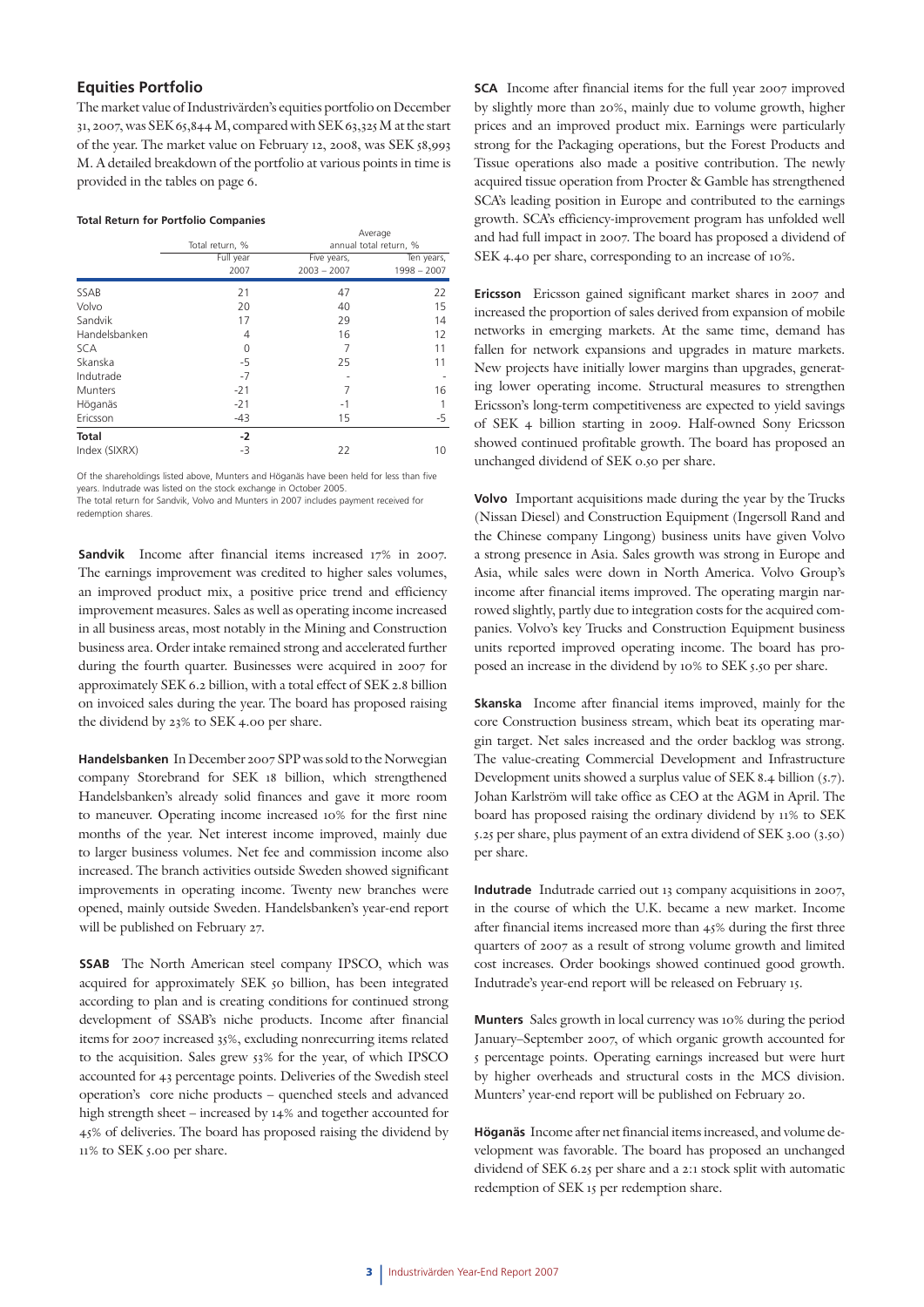#### *Dividends Received and Redemption Shares*

Dividend income amounted to SEK 2,107 M (1,733), an increase of 22%. Redemption shares were issued by Munters, Sandvik and Volvo. Total proceeds earned from redemptions was SEK 571 M. The aggregate dividend yield of the equities portfolio was thus 4.1% (2.7%).

#### *SSAB rights issue*

SSAB carried out a rights issue as part of the financing of its acquisition of the North American steel company IPSCO. Industrivärden subscribed for its allotment, corresponding to 10,697,302 Class A shares and 17,500 Class B shares, plus an additional 2,943,732 Class A shares and 34,294 Class B shares, of which 2,750,000 Class A shares with the support of acquired subscription rights. In all, shares and subscription rights valued at SEK 2,275 M were acquired.

#### *Equity Transactions in 2007*

In 2007, purchases of stocks totaled SEK 8,834 M and sales totaled SEK 2,124 M, gross. Stocks were purchased for a net total of SEK 6,710 M. Major net purchases consisted of 31,366,650 Volvo A, 14,597,025 SSAB A, and 6,431,200 Sandvik. Major net sales consisted of 5,963,150 shares in Tandberg Television and 134,700,000 redemption shares in Sandvik.

| Net purchases                                                                    | No. shares                            | SEK M                        |
|----------------------------------------------------------------------------------|---------------------------------------|------------------------------|
| Volvo A (after 5:1 split)<br>SSAB A (including rights issue)<br>Sandvik<br>Other | 31,366,650<br>14.597.025<br>6.431.200 | 4,216<br>2,489<br>768<br>815 |
| <b>Total</b>                                                                     |                                       | 8,288                        |
| Net sales                                                                        | No. shares                            | <b>SEK M</b>                 |
| Tandberg Television<br>Sandvik redemption shares<br>Isaberg Rapid<br>Other       | 5,963,150<br>134,700,000              | 728<br>404<br>200<br>246     |
| Total                                                                            |                                       | 1,578                        |

After year-end 2007, from January 1 through February 12, 2008, no stocks were purchased or sold.

Investments in the equities portfolio during the last ten-year period are shown in the chart below.



#### **Investments in Equities Portfolio**

## **Net Debt**

As per December 31, 2007, net debt was SEK 11.0 billion. Interestbearing net debt was SEK 11.0 billion, corresponding to a net debtequity ratio of 16.6% (7.2% at the start of the year).

Interest-bearing net debt increased by SEK 6.4 billion in 2007, mainly due to net purchases of stocks.

Net debt as per February 12, 2008, was SEK 11.1 billion, including SEK 11.0 billion in interest-bearing net debt.

#### **Change in Interest-Bearing Net Debt**

| Net debt-equity ratio, %                 | 18.7    | 16.6    | 7.2     | 7.0     |
|------------------------------------------|---------|---------|---------|---------|
| Market value of equities portfolio       | 58,993  | 65,844  | 63.325  | 52.265  |
| Interest-bearing net debt                | 11.024  | 10,951  | 4,543   | 3,672   |
| Current interest-bearing liabilities     | 1,480   | 1.416   | 2,505   | 1,148   |
| Non-current interest-bearing liabilities | 9,857   | 9,857   | 2.778   | 3,870   |
| Interest-bearing receivables             | 65      | 65      | 2       | 89      |
| Cash and cash equivalents                | 248     | 257     | 738     | 1,257   |
| SEK M                                    | 2008    | 2007    | 2006    | 2005    |
|                                          | Feb. 12 | Dec. 31 | Dec. 31 | Dec. 31 |



# **SHORT-TERM EQUITY TRADING**

A profit of SEK 142 M (173) was generated from short-term derivative and equity trading.

## **EARNINGS**

#### **Group**

Consolidated operating income amounted to SEK -1,813 M (11,858), including SEK 2,107 M  $(1,733)$  in dividend income, SEK -3,975<sup>1</sup> M (10,037) in change in value of stocks, SEK 142 M (173) from shortterm derivative and equity trading, management costs of SEK -86 M (-81), and SEK -1 M (-4) in other income and expenses. After net financial items, totaling SEK -289 M (-187), tax of SEK 160 M (-73) and earnings after tax from discontinued operations, totaling SEK – M (23) (pertaining to Isaberg Rapid in 2006), net income for the year was SEK -1,942 M (11,621).

#### **Parent Company**

The Parent Company's operating income amounted to SEK -1,272 M (6,533), including SEK 2,107 M (1,733) in external dividend income, SEK 46 M (110) in internal dividend income, SEK -3,337<sup>1</sup> M (4,776) in change in value of stocks and derivative transactions, management costs of SEK -86 M (-81), and SEK -2 M (-5) in other income and expenses. After net financial items of SEK -276 M (-190), and tax of SEK 165 M  $(-51)$ , net income for the year was SEK  $-1,383$ M (6,292).

<sup>1</sup> In calculating the change in value of shares in the Parent Company, the associated companies SCA, SSAB, Skanska and Indutrade are carried at cost in accordance with the Swedish Annual Accounts Act, while in the Group they are carried at market value in accordance with IFRS.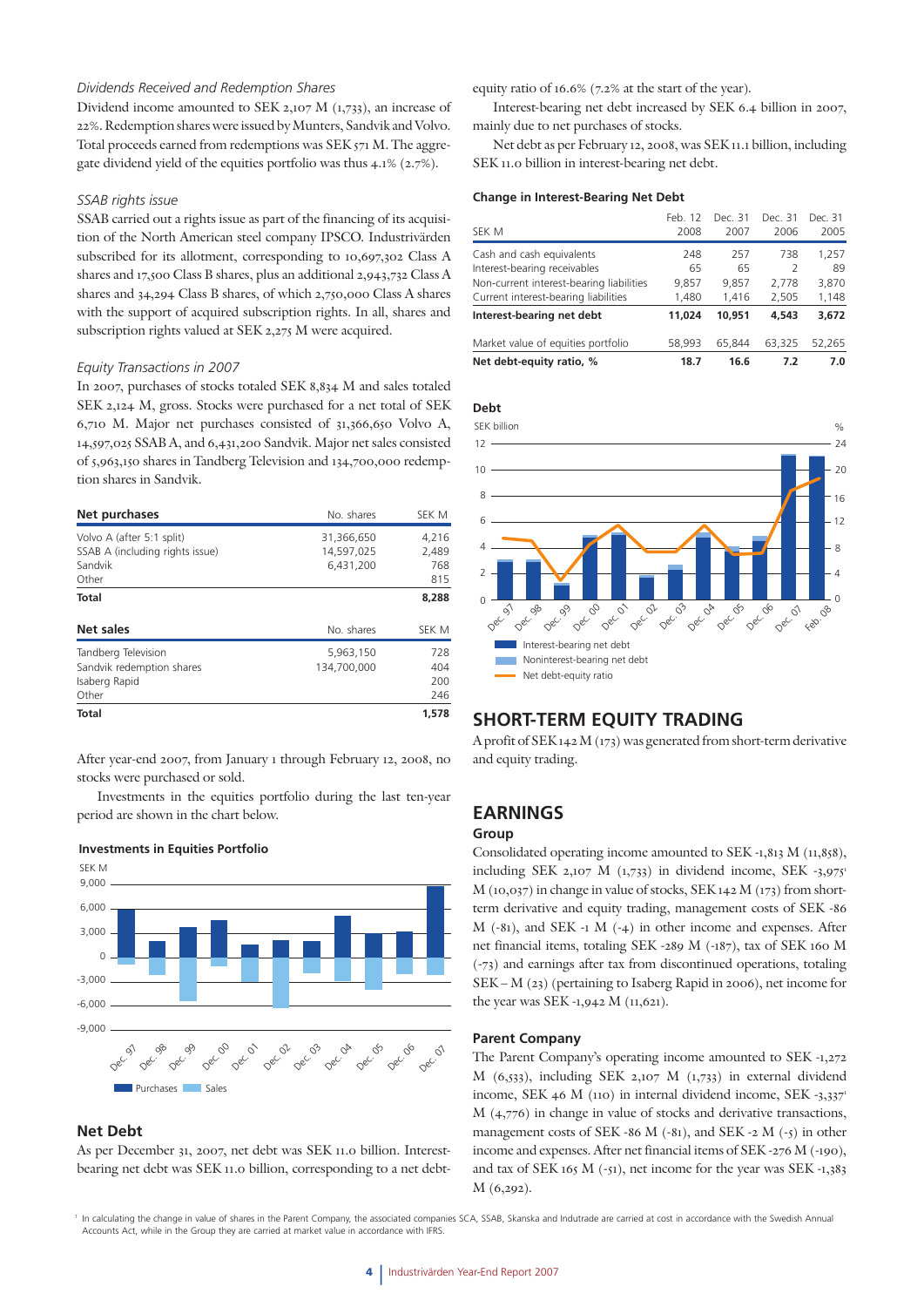# **OTHER INFORMATION**

## **Dividend**

The Board proposes a dividend of SEK 5.00 per share (4.50), and April 18, 2008, as the record date. This corresponds to a total dividend payout of SEK 1,931 M.

#### **Ruling by the Supreme Administrative Court**

In a ruling handed down on November 6, 2007, the Supreme Administrative Court ruled in favor of Industrivärden's appeal of the Administrative Court of Appeal's ruling in 2004 on the questioned right to deduction for interest paid in holding companies owned by and subsequently merged with Industrivärden. As a result of the Supreme Administrative Court's favorable ruling, a provision of SEK 165 M for the potential tax liability as well as SEK 54 M in back interest could be dissolved.

## **Stock Option Program**

At the 2008 Annual General Meeting, the Board has decided to propose a five-year stock option program for the slightly more than 20 persons employed by the Group. The employees will be offered, at market terms, to acquire stock options that entitle them to buy Class C shares in Industrivärden. The program will be hedged through a share swap agreement and will not entail any dilution. To encourage participation in the program, Industrivärden will subsidize the program.

## **Accounting Principles**

This year-end report has been prepared in accordance with IAS 34 Interim Financial Reporting, which is in compliance with the requirements set out by the Swedish Accounting Standards RR 31 – Interim Financial Reporting for Groups and, with respect to the Parent Company, RR32:06 – Accounting for Legal Entities.

The amendments and interpretations of accounting standards introduced with effect from January 1, 2007, have not had any effect on the financial position and earnings. In other respects, the same accounting principles have been used in preparing this year-end report as those used for the 2006 Annual Report.

## **Risks and Uncertainties**

The dominant risk in Industrivärden's business is share price risk, i.e., the risk of a decrease in value caused by changes in share prices. A 1% change in the share price of the holdings in the equities portfolio as per December 31, 2007, would have affected the market value by approximately +/– SEK 650 M.

Stockholm, February 13, 2008 The Board of Directors

## **Contact Information**

Anders Nyrén, President and CEO, tel. +46 8 666 64 00 Carl-Olof By, Executive Vice President, tel. +46 8 666 64 00 Sverker Sivall, IRO, tel. +46 8 666 64 19 Industrivärden's complete contact information can be found on page 1.

#### **Financial Calendar**

The 2007 Annual Report will be published in mid-March 2008 and will be sent to shareholders upon request and will also be available at the Company's head offices at Storgatan 10 in Stockholm. The Annual General Meeting will be held at the Grand Hotel in Stockholm on April 15, 2008. Interim report January–March: May 5, 2008 Interim report January–June: August 4, 2008 Interim report January–September: October 31, 2008

#### **Auditors' Review Report**

We have reviewed the Interim Report for AB Industrivärden (publ) for the period January 1 – December 31, 2007. The Board of Directors and President are responsible for the preparation and presentation of this Interim Report in accordance with the Annual Accounts Act and IAS 34. Our responsibility is to express a conclusion on this Interim Report based on our review.

We conducted our review in accordance with the Swedish standard for such reviews, SÖG 2410 – Review of Interim Financial Information Performed by the Independent Auditor of the Entity issued by FAR, the institute of the accountancy profession in Sweden. A review consists of making inquiries, primarily of persons responsible for financial and accounting matters, and applying analytical and other review procedures. A review is substantially less in scope than an audit conducted in accordance with Standards on Auditing in Sweden (RS) and other generally accepted auditing practices. The procedures performed in a review do not enable us to obtain a level of assurance that would make us aware of all significant matters that might be identified in an audit. Therefore, the conclusion expressed based on a review does not give the same level of assurance as a conclusion expressed based on an audit.

Based on our review, nothing has come to our attention that causes us to believe that the Interim Report is not prepared, in all material respects, in accordance with the Annual Accounts Act and IAS 34.

Stockholm, February 13, 2008 Öhrlings PricewaterhouseCoopers AB Anders Lundin *Authorized Public Accountant*

## **Nominating Committee's Proposals for the Board of Directors**

Industrivärden's 2007 Annual General Meeting assigned the Chairman of the Board with the task of contacting four shareholders from among the largest registered shareholders in terms of votes in VPC's printout of the shareholder register on August 31, 2007, who each appoint one representative who is not a director on the Company's board, to form together with the Chairman of the Board a nominating committee for the time until a new nominating committee has been appointed based on the mandate from the next Annual General Meeting.

Accordingly, the following persons have been appointed as members of the Nominating Committee: Tom Hedelius (Chairman of Industrivärden), Bo Damberg (the Jan Wallanders and Tom Hedelius Foundation), Curt Källströmer (Handelsbanken Pension Foundation and Handelsbanken Pension Fund – committee chair), Ulf Lundahl (L E Lundbergföretagen) and Anders Nyberg (SCA Pension Foundation and others).

The Nominating Committee has proposed to the Annual General Meeting that Boel Flodgren, Lars O Grönstedt, Tom Hedelius, Finn Johnsson, Fredrik Lundberg, Sverker Martin-Löf, Lennart Nilsson and Anders Nyrén be re-elected to serve on the Company's board. In addition, the Committee has proposed that Tom Hedelius be elected as Chairman of the Board at the Annual General Meeting. Shareholders who together represent approximately 70% of the total number of votes in the Company intend to support the Nominating Committee's proposals.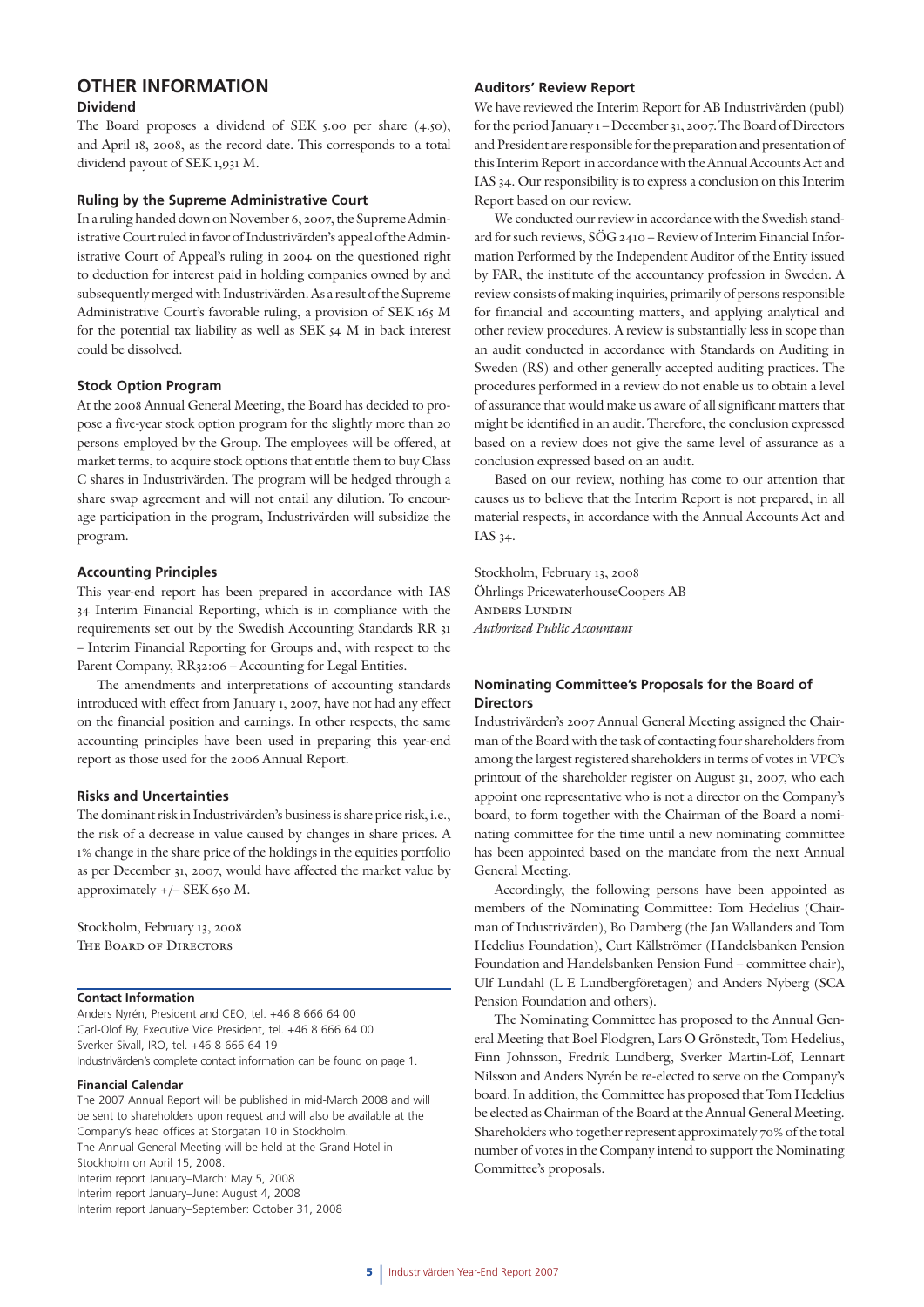## **Development of Net Asset Value**

| SEK M                              |                                        | Jan. 1-Feb. 12, 2008          | Jan. 1-Dec. 31, 2007 |           |        | Jan.1-Dec. 31, 2006 |          |
|------------------------------------|----------------------------------------|-------------------------------|----------------------|-----------|--------|---------------------|----------|
| Net asset value at start of period |                                        | 54,837                        |                      | 58,511    |        |                     | 48,252   |
| Equities portfolio                 | Opening value                          | 65,844                        |                      | 63,325    |        |                     | 52,265   |
|                                    | Purchases                              |                               | 8,834                |           |        | 3,193               |          |
|                                    | Sales                                  |                               | $-2,124$             |           |        | $-2,072$            |          |
|                                    | Change in value of equities portfolio: |                               |                      |           |        |                     |          |
|                                    | Sandvik                                | $-1,842$                      | 1,879                |           | 3,315  |                     |          |
|                                    | SSAB                                   | 113                           | 644                  |           | 2,775  |                     |          |
|                                    | Handelsbanken                          | $-2,086$                      | $-10$                |           | 676    |                     |          |
|                                    | Höganäs                                | $-44$                         | $-152$               |           | 25     |                     |          |
|                                    | Indutrade                              | 100                           | $-172$               |           | 684    |                     |          |
|                                    | <b>Munters</b>                         | $-112$                        | $-243$               |           | 342    |                     |          |
|                                    | <b>SCA</b>                             | $-1,049$                      | $-269$               |           | 1,553  |                     |          |
|                                    | Skanska                                | $-400$                        | $-437$               |           | 458    |                     |          |
|                                    | Volvo                                  | $-935$                        | $-635$               |           | 290    |                     |          |
|                                    | Ericsson                               | $-546$                        | $-4,668$             |           | 48     |                     |          |
|                                    | Other equities                         | $-50$<br>$-6,851$<br>$-6,851$ | $-128$<br>$-4,191$   | 2,519     | $-227$ | 9,939               | 11,060   |
|                                    | Closing value                          | 58,993                        |                      | 65,844    |        |                     | 63,325   |
| Net debt                           | Opening value                          | $-11,007$                     |                      | $-4.814$  |        |                     | $-4.013$ |
|                                    | Dividend paid out                      |                               | $-1,738$             |           |        | $-1,352$            |          |
|                                    | Dividends received                     |                               | 2,107                |           |        | 1,733               |          |
|                                    | Management costs                       | $-10$                         | $-86$                |           |        | $-81$               |          |
|                                    | Net financial items                    | $-50$                         | $-271$               |           |        | $-190$              |          |
|                                    | Purchases/sales of stocks, net         |                               | $-6,710$             |           |        | $-1,121$            |          |
|                                    | Other                                  | $-13$<br>$-73$                | 505                  | $-6,193$  |        | 210                 | $-801$   |
|                                    | Closing value                          | $-11,080$                     |                      | $-11,007$ |        |                     | $-4,814$ |
| Net asset value at end of period   |                                        | 47,913                        |                      | 54,837    |        |                     | 58,511   |

The item "Other" pertains primarily to surpluses from short-term derivative and equity trading as well as the dissolution of a tax liability as a result of the favorable ruling by the Supreme Administrative Court.

| <b>Equities Portfolio</b> |               |        | Market value | Cost  | Surplus value | Share of           | Share of capital | Share of votes |
|---------------------------|---------------|--------|--------------|-------|---------------|--------------------|------------------|----------------|
| <b>February 12, 2008</b>  | No. of shares | SEK M  | SEK/share    | SEK M | SEK M         | portfolio value, % | in company, %    | in company, %  |
| Sandvik                   | 136,431,200   | 13,336 | 35           | 6,147 | 7,189         | 23                 | 11.5             | 11.5           |
| Handelsbanken A           | 68,285,000    | 12,073 | 31           | 4,958 | 7,115         | 21                 | 10.9             | 11.1           |
| Handelsbanken B           | 118,9005,849  |        |              |       |               |                    |                  |                |
| SSAB A                    | 56,430,243    | 10,064 | 26           | 3,678 | 6,386         | 17                 | 17.5             | 22.7           |
| SSAB B                    | 121,794       |        |              |       |               |                    |                  |                |
| SCA A                     | 48,600,000    |        | 19           |       |               | 12                 |                  | 29.5           |
| SCA B                     | 22,200,000    | 7,240  |              | 2,566 | 4,674         |                    | 10.0             |                |
| Ericsson A                | 372,000,000   |        |              |       |               | 9                  |                  |                |
| Ericsson B                | 10,000,000    | 5,320  | 14           | 3,384 | 1,936         |                    | 2.4              | 13.4           |
| Volvo A                   | 43,511,650    |        | 10           | 5,127 |               | 7                  | 2.1              | 5.3            |
| Volvo B                   | 2,000,000     | 3,981  |              |       | $-1,146$      |                    |                  |                |
| Skanska A                 | 15,010,700    |        | 10           |       |               | 6                  | 7.9              | 27.1           |
| Skanska B                 | 18,315,000    | 3,666  |              | 1,782 | 1,884         |                    |                  |                |
| Indutrade                 | 14,757,800    | 1,919  | 5            | 246   | 1,673         | 3                  | 36.9             | 36.9           |
| <b>Munters</b>            | 10,950,000    | 728    | 2            | 684   | 44            |                    | 14.6             | 14.6           |
| Höganäs B                 | 3,550,000     | 442    |              | 637   | $-195$        |                    | 10.1             | 8.1            |
| Hemtex                    | 3,700,000     | 224    | 0            | 375   | $-151$        | 0                  | 12.6             | 12.6           |

**Total 58,993 153 29,584 29,409 100**  Market value pertains to Industrivärden's share of the respective portfolio companies' total market value.

|                           |               |        |                | December 31, 2007 |                                 |                |               |              | December 31, 2006 |                |  |
|---------------------------|---------------|--------|----------------|-------------------|---------------------------------|----------------|---------------|--------------|-------------------|----------------|--|
| December 31, 2007 and     |               |        | Market value   |                   | Share of port- Share of capital | Share of votes |               | Market value | Share of capital  | Share of votes |  |
| December 31, 2006         | No. of shares | SEK M  | SEK/share      |                   | folio value, % in company, %    | in company, %  | No. of shares | SEK M        | in company, %     | in company, %  |  |
| Sandvik                   | 136,431,200   | 15,178 | 39             | 23                | 11.5                            | 11.5           | 130,000,000   | 12,935       | 11.0              | 11.0           |  |
| Handelsbanken A           | 68,285,000    | 14,159 | 37             | 21                | 10.9                            | 11.1           | 68,000,000    | 14,099       | 10.5              | 10.7           |  |
| Handelsbanken B           | 118,900       |        |                |                   |                                 |                | 108,900       |              |                   |                |  |
| SSAB A (rights issue 1:4) | 56,430,243    | 9,951  | 26             | 15                | 17.5                            | 22.7           | 41,833,218    | 6,809        | 16.2              | 21.0           |  |
| SSAB B (rights issue 1:4) | 121,794       |        |                |                   |                                 |                | 70,000        |              |                   |                |  |
| SCA A (split 3:1)         | 48,600,000    | 8,289  | 21             | 13                | 10.0                            | 29.5           | 16,000,000    | 8,557        | 10.0              | 29.2           |  |
| SCA B (split 3:1)         | 22,200,000    |        |                |                   |                                 |                | 7,600,000     |              |                   |                |  |
| Ericsson A                | 372,000,000   | 5,866  | 15             | 9                 | 2.4                             | 13.4           | 372,000,000   | 10,405       | 2.3               | 13.3           |  |
| Ericsson B                | 10,000,000    |        |                | 5,000,000         |                                 |                |               |              |                   |                |  |
| Volvo A (split 5:1)       | 43,511,650    | 4,916  | 13             | 8                 | 2.1                             | 5.3            | 2,429,000     | 1,205        | 0.6               | 1.5            |  |
| Volvo B (split 5:1)       | 2,000,000     |        |                |                   |                                 |                |               | 52,000       |                   |                |  |
| Skanska A                 | 15,010,700    | 4,066  | 11             | 6                 | 7.9                             | 27.1           | 15,010,000    | 4,362        | 7.6               | 26.9           |  |
| Skanska B                 | 18,315,000    |        |                |                   |                                 |                | 17,305,000    |              |                   |                |  |
| Indutrade                 | 14,757,800    | 1,819  | 5              | 3                 | 36.9                            | 36.9           | 14,857,800    | 2,006        | 37.1              | 37.1           |  |
| Munters (split 3:1)       | 10,950,000    | 840    | $\overline{2}$ |                   | 14.6                            | 14.6           | 3,638,000     | 1,153        | 14.6              | 14.6           |  |
| Höganäs B                 | 3,550,000     | 485    |                |                   | 10.1                            | 8.1            | 3,550,000     | 637          | 10.1              | 8.1            |  |
| Hemtex                    | 3,700,000     | 275    | 0              | 0                 | 12.6                            | 12.6           | 2,130,600     | 300          | 7.6               | 7.6            |  |
| Other                     |               |        |                |                   |                                 |                |               | 857          |                   |                |  |
| <b>Total</b>              |               | 65,844 | 170            | 100               |                                 |                |               | 63,325       |                   |                |  |
| Development in 2007       |               |        |                |                   |                                 |                |               |              |                   |                |  |
| Purchases                 |               |        |                |                   |                                 |                |               | 8,834        |                   |                |  |
| Sales                     |               |        |                |                   |                                 |                |               | $-2,124$     |                   |                |  |
| Change in value           |               |        |                |                   |                                 |                |               | $-4,191$     |                   |                |  |

**Market value as per December 31, 2007 65,844**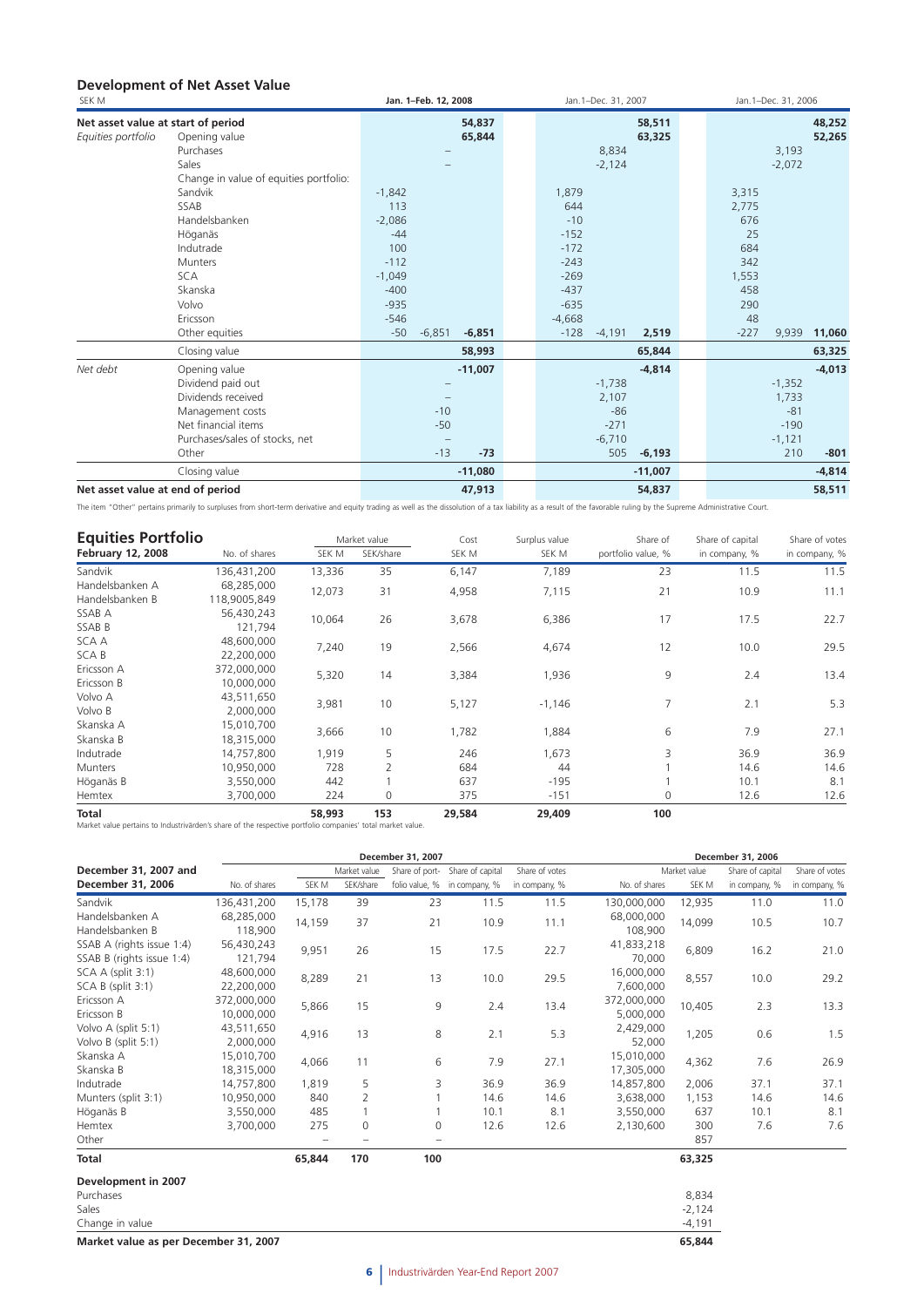## **Industrivärden Consolidated Income Statement**

|                                                                  | 2007             | 2006      | 2007             | 2006      |
|------------------------------------------------------------------|------------------|-----------|------------------|-----------|
| SEK M                                                            | Oct.-Dec.        | Oct.-Dec. | Jan.-Dec.        | Jan.-Dec. |
| Dividend income from stocks                                      |                  |           | 2.107            | 1.733     |
| Change in value of stocks                                        | $-12,095$        | 6,358     | $-3,975$         | 10,037    |
| Short-term derivative and equity trading                         | 3                | 69        | 142              | 173       |
| Management costs                                                 | $-21$            | $-23$     | -86              | $-81$     |
| Other income and expenses                                        | 0                | $-1$      | $-1$             | $-4$      |
| <b>Operating income</b>                                          | $-12,113$        | 6,403     | $-1,813$         | 11,858    |
| Financial income                                                 | 2                | 4         | 25               | 18        |
| Financial expenses                                               | $-932$           | -49       | $-314^2$         | $-205$    |
| Income after financial items                                     | $-12,204$        | 6,358     | $-2,102$         | 11,671    |
| Tax                                                              | 167 <sup>2</sup> | $-9$      | 160 <sup>2</sup> | -73       |
| Earnings for the period for continuing operations                | $-12,037$        | 6,349     | $-1,942$         | 11,598    |
| Earnings for the period for discontinued operations <sup>3</sup> |                  | 9         |                  | 23        |
| Net income for the period                                        | -12,037          | 6,358     | -1,942           | 11,621    |
| Earnings per share, SEK <sup>4</sup>                             | $-31.17$         | 16.46     | $-5.03$          | 30.09     |

2 For 2007, a previous provision of SEK 165 M for a tax liability, as well as calculated back interest of SEK 54 M, was dissolved. See page 5.

3 Earnings from discontinued operations pertain to Isaberg Rapid, which was sold in December 2006.

|                  | 2007 2006 |        |
|------------------|-----------|--------|
| Net sales        |           | 900    |
| Expenses         |           | $-872$ |
| Earnings after   |           |        |
| financial items  |           | 28     |
| Tax              |           | $-5$   |
| Net earnings for |           |        |
| the year         |           | フヌ     |

4 Net earnings for the period divided by 386,271,224 shares (after 2:1 split). There is no dilutive effect.

# **Industrivärden Consolidated Balance Sheet**

|                                                     | Dec. 31 | Dec. 31 |
|-----------------------------------------------------|---------|---------|
| SEK M                                               | 2007    | 2006    |
| Property, plant and equipment                       | 24      | 87      |
| Equities                                            | 65,844  | 63,030  |
| Other financial assets                              | 66      |         |
| Other current assets                                | 102     | 147     |
| Cash and cash equivalents                           | 257     | 738     |
| Assets in discontinued operations <sup>5</sup>      |         | 708     |
| <b>Total assets</b>                                 | 66,293  | 64,711  |
| Shareholders' equity                                | 54,837  | 58,491  |
| Non-current noninterest-bearing liabilities         | 18      | 32      |
| Non-current interest-bearing liabilities            | 9,857   | 2,778   |
| Current noninterest-bearing liabilities             | 165     | 425     |
| Current interest-bearing liabilities                | 1,416   | 2,505   |
| Liabilities in discontinued operations <sup>5</sup> |         | 480     |
| Total shareholders' equity and liabilities          | 66,293  | 64,711  |

#### **Change in Consolidated Shareholders' Equity**

|                                     | 2007      | 2006      |
|-------------------------------------|-----------|-----------|
| SEK M                               | Jan.-Dec. | Jan.-Dec. |
| Opening shareholders' equity        | 58,491    | 48,227    |
| Dividend to shareholders            | $-1,738$  | $-1,352$  |
| Translation differences             | 18        | -5        |
| Change in hedging reserve           | 8         | -         |
| Net income for the year             | $-1,942$  | 11,621    |
| Closing shareholders' equity        | 54,837    | 58,491    |
| Shareholders' equity, SEK per share | 142       | 151       |

5 Pertains to Isaberg Rapid.